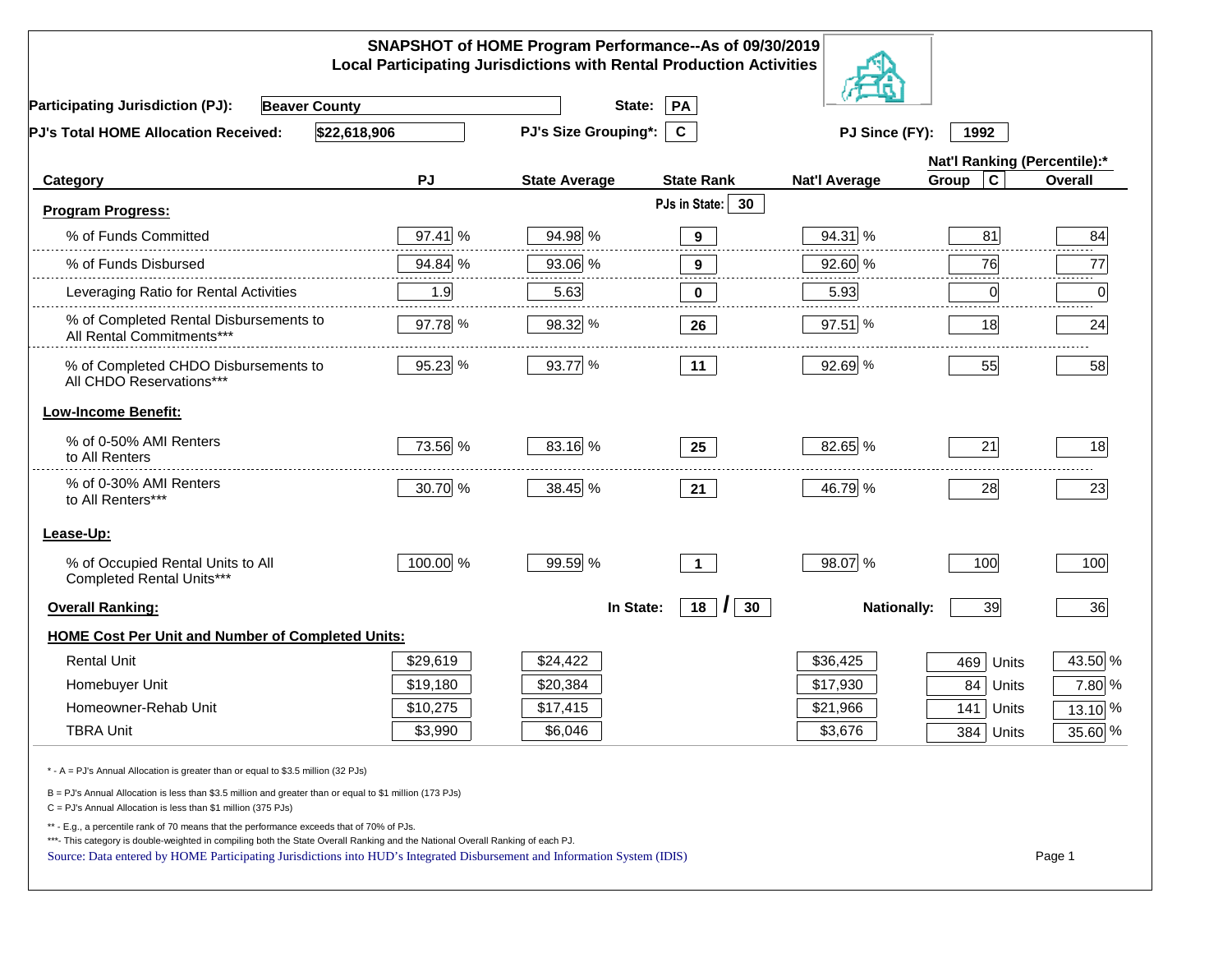|                                                                                                                                                                                                                                              |                                        |                                    |                                         |                              | <b>Program and Beneficiary Characteristics for Completed Units</b> |                                                      |                            |                                            |                                             |                          |
|----------------------------------------------------------------------------------------------------------------------------------------------------------------------------------------------------------------------------------------------|----------------------------------------|------------------------------------|-----------------------------------------|------------------------------|--------------------------------------------------------------------|------------------------------------------------------|----------------------------|--------------------------------------------|---------------------------------------------|--------------------------|
| <b>Participating Jurisdiction (PJ): Beaver County</b>                                                                                                                                                                                        |                                        |                                    |                                         | $\overline{P}{A}$            |                                                                    |                                                      |                            |                                            |                                             |                          |
| <b>Total Development Costs:</b><br>(average reported cost per unit in                                                                                                                                                                        |                                        | <b>Rental</b>                      | Homebuyer                               |                              | <b>Homeowner</b>                                                   | <b>CHDO Operating Expenses:</b><br>(% of allocation) |                            | PJ:<br><b>National Avg:</b>                |                                             | $3.4\%$<br>$1.1\%$       |
| PJ:<br><b>HOME-assisted projects)</b><br>State:*<br>National:**                                                                                                                                                                              |                                        | \$75,660<br>\$134,012<br>\$135,225 | \$91,047<br>\$53,428<br>\$88,236        |                              | \$10,180<br>\$18,176<br>\$26,222                                   |                                                      |                            |                                            |                                             |                          |
| <b>RACE:</b><br>White:                                                                                                                                                                                                                       | <b>Rental</b><br>$\frac{9}{6}$<br>83.8 | %<br>66.7                          | <b>Homebuyer Homeowner</b><br>%<br>86.5 | <b>TBRA</b><br>$\%$<br>100.0 | <b>HOUSEHOLD TYPE:</b><br>Single/Non-Elderly:                      |                                                      | <b>Rental</b><br>℅<br>38.0 | <b>Homebuyer Homeowner</b><br>$\%$<br>26.2 | ℅<br>15.6                                   | <b>TBRA</b><br>%<br>45.5 |
| <b>Black/African American:</b>                                                                                                                                                                                                               | 15.6                                   | 26.2                               | 13.5                                    | 0.0                          | Elderly:                                                           |                                                      | 42.0                       | 4.8                                        | 42.6                                        | 18.2                     |
| Asian:<br>American Indian/Alaska Native:                                                                                                                                                                                                     | 0.0<br>0.0                             | 1.2<br>0.0                         | 0.0<br>0.0                              | 0.0<br>0.0                   | <b>Related/Single Parent:</b><br><b>Related/Two Parent:</b>        |                                                      | 10.0<br>7.7                | 40.5<br>27.4                               | 12.8<br>27.7                                | 27.3<br>9.1              |
| Native Hawaiian/Pacific Islander:<br>American Indian/Alaska Native and White:                                                                                                                                                                | 0.0<br>0.0                             | 0.0<br>0.0                         | 0.0<br>0.0                              | 0.0<br>0.0                   | Other:                                                             |                                                      | 2.3                        | 1.2                                        | 0.0                                         | 0.0                      |
| Asian and White:<br><b>Black/African American and White:</b>                                                                                                                                                                                 | 0.0<br>0.0                             | 0.0<br>2.4                         | 0.0<br>0.0                              | 0.0<br>0.0                   |                                                                    |                                                      |                            |                                            |                                             |                          |
| American Indian/Alaska Native and Black:<br><b>Other Multi Racial:</b>                                                                                                                                                                       | 0.0<br>0.2                             | 0.0<br>2.4                         | 0.0<br>0.0                              | 0.0<br>0.0                   |                                                                    |                                                      |                            |                                            |                                             |                          |
| Asian/Pacific Islander:                                                                                                                                                                                                                      | 0.0                                    | 0.0                                | 0.0                                     | 0.0                          |                                                                    |                                                      |                            |                                            |                                             |                          |
| <b>ETHNICITY:</b><br><b>Hispanic</b>                                                                                                                                                                                                         | 0.4                                    | 1.2                                | 0.0                                     | 0.0                          |                                                                    |                                                      |                            |                                            |                                             |                          |
| <b>HOUSEHOLD SIZE:</b>                                                                                                                                                                                                                       |                                        |                                    |                                         |                              | <b>SUPPLEMENTAL RENTAL ASSISTANCE:</b>                             |                                                      |                            |                                            |                                             |                          |
| 1 Person:<br>2 Persons:                                                                                                                                                                                                                      | 70.4<br>16.0                           | 17.9<br>27.4                       | 44.0<br>24.1                            | 63.6<br>18.2                 | Section 8:<br><b>HOME TBRA:</b>                                    |                                                      | 29.6<br>9.2                | $1.2^{#}$                                  |                                             |                          |
| 3 Persons:                                                                                                                                                                                                                                   | 10.2                                   | 25.0                               | 11.3                                    | 0.0                          | Other:                                                             |                                                      | 4.1                        |                                            |                                             |                          |
| 4 Persons:<br>5 Persons:                                                                                                                                                                                                                     | 2.8<br>0.2                             | 22.6<br>2.4                        | 11.3<br>5.7                             | 9.1<br>9.1                   | No Assistance:                                                     |                                                      | 57.1                       |                                            |                                             |                          |
| 6 Persons:                                                                                                                                                                                                                                   | 0.0                                    | 1.2                                | 2.1                                     | 0.0                          |                                                                    |                                                      |                            |                                            |                                             |                          |
| 7 Persons:<br>8 or more Persons:                                                                                                                                                                                                             | 0.2<br>0.2                             | 1.2<br>2.4                         | 1.4<br>0.0                              | 0.0<br>0.0                   | # of Section 504 Compliant Units:                                  |                                                      |                            | 79                                         |                                             |                          |
| The State average includes all local and the State PJs within that state<br>** The National average includes all local and State PJs, and Insular Areas<br># Section 8 vouchers can be used for First-Time Homebuyer Downpayment Assistance. |                                        |                                    |                                         |                              |                                                                    |                                                      |                            |                                            |                                             |                          |
| Source: Data entered by HOME Participating Jurisdictions into HUD's Integrated Disbursement and Information System (IDIS)                                                                                                                    |                                        |                                    |                                         |                              |                                                                    |                                                      |                            |                                            | HOME Program Performance SNAPSHOT<br>Page 2 |                          |